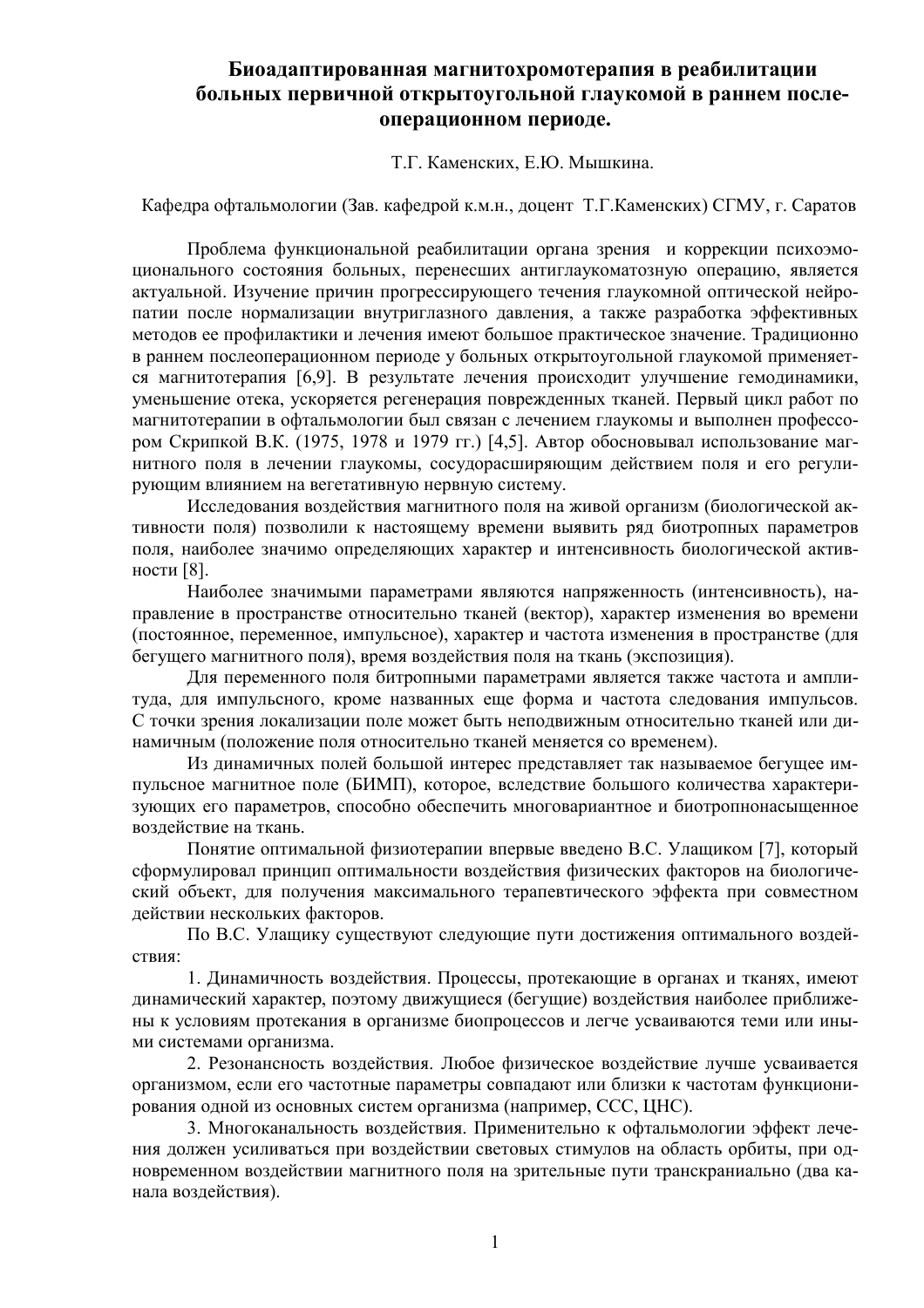4. Сочетанность воздействия. Доказано, что различные физические факторы могут потенциировать друг друга и давать результирующий эффект выше суммарного (синергетический эффект). Магнитное поле и электромагнитное поле светового потока имеют однонаправленный характер воздействия на ткани и могут быть синергистами.

В последнее время активно ведутся работы по применению визуальной цветостимуляции в лечении офтальмологических заболеваний. Авторы отмечают, что одновременно с улучшением зрительных функций улучшалось и общее состояние пациентов. Концепция ассоциативного восприятия света объясняет реакции организма на цветостимуляцию как условные рефлексы на экзогенные раздражители. По данным ряда авторов электромагнитное излучение оптического диапазона стимулирует тканевой обмен и улучшает микроциркуляцию [1], т.е. дополняет магнитотерапевтическое действие.

Сочетание метода магнитотерапии и офтальмохромотерапии при индивидуальном выборе и коррекции параметров стимуляции помимо известных биологических эффектов способствует интеграции активности структур зрительной системы.

Цель данного исследования — оценка результатов биоадаптированной магнито хромотерапии в реабилитации больных первичной открытоугольной глаукомой в раннем послеоперационном периоде.

### Материалы и методы

Для обследования отобрано 113 пациентов.

Больные были разделены на две группы со сходными клинико-функциональными показателями.

Группа І: 58 пациентов (58 глаз) с первичной открытоугольной глаукомой (28 мужчин и 30 женщин) в возрасте от 54 до 72 лет, суммарное поле зрения которых составляло не менее 200°, а сужение носовой или верхненосовой границы не более чем до 15°. Давность заболевания составляла от 2 до 5 лет.

Группа II: 55 пациентов (55 глаз) с первичной открытоугольной глаукомой (29 мужчин и 26 женщин) в возрасте от 57 до 74 лет, суммарное поле зрения менее 200°, сужение от 15° до точки фиксации. Давность заболевания составляла от 3 до 6 лет.

У пациентов обеих групп внутриглазное давление было нормализовано после антиглаукоматозных операций и находилось в пределах 14-18 мм рт. ст. Стимулирующее лечение начинали на второй день после антиглаукоматозной операции.

Больные каждой группы разделялись на 2 подгруппы:

А) пациенты, помимо необходимой медикаментозной антибактериальной, противовоспалительной терапии получали биоадаптированную магнитохромотерапию, включающую сочетание БИМП транскраниально в проекции зрительных путей и хромотерапии, а также комбинацию этих воздействий с воздействием БИМП на область орбиты. (35 пациентов в I группе и 30 - во II группе);

В) пациентам этой подгруппы на фоне аналогичной медикаментозной терапии проводили магнитотерапию БИМП только на область орбиты (23 пациента в I группе и 25 папиентов во II группе).

Объем предварительного обследования больного (при поступлении в стационар до хирургического лечения) включал визометрию, тонометрию, кинетическую периметрию на белый цвет, исследование паттерн - реверсивных зрительных вызванных потенциалов  $(3B\Pi)$ .

Средние значения исходных показателей глаз больных приведены в таблице1: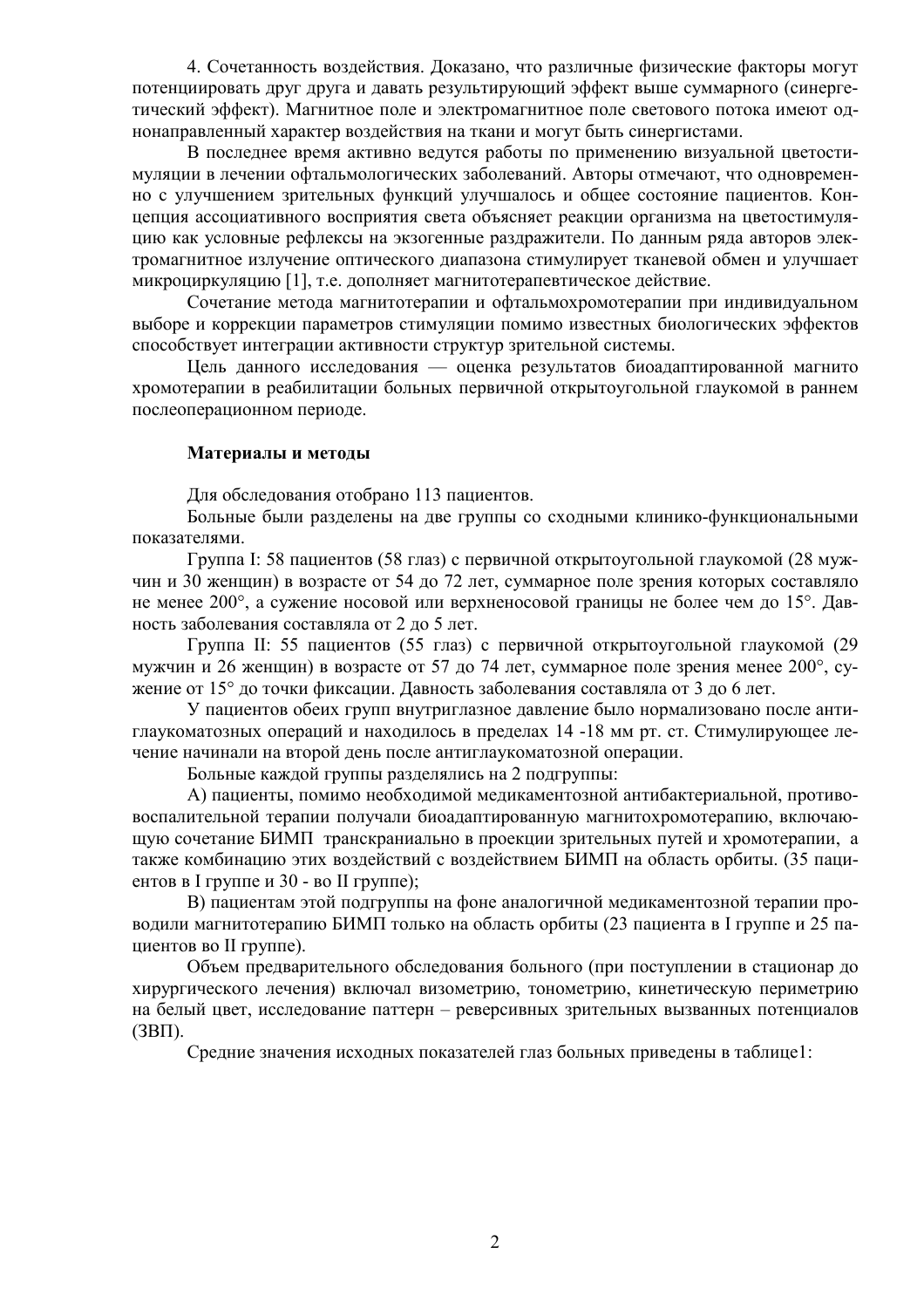Таблица 1. Исходные клинико-функциональные показатели у пациентов до хирургического вмешательства.

| Группы                 | $B\Gamma\mu(P_0)$ | Средняя острота<br>зрения | Поле зрения на белый<br>цвет (град) | Амплитуда пика Р100<br>паттерн - реверсивных<br>$3B\Pi$ ( $MKB$ ) |
|------------------------|-------------------|---------------------------|-------------------------------------|-------------------------------------------------------------------|
| Группа I<br>(58 глаз)  | $28 \pm 1$        | $0.4 \pm 0.1$             | $344 \pm 9$                         | $7 \pm 1$                                                         |
| Группа II<br>(55 глаз) | $30 \pm 2$        | $0,2 \pm 0,1$             | $196 \pm 8$                         | $6 \pm 1$                                                         |

Ряду больных (30 глаз) производили лазерную томографию диска зрительного нерва. Использовали лазерный сканирующий ретинотомограф (HRT II, HEIDELBERG Engineering, Германия). Фиксировали 3 основных параметра:

- отношение площади экскавации к площади диска (cup/disc area ratio);
- отношение площади нейроретинального ободка к площади диска (rim/disc area ratio);

- высоту профиля слоя нервных волокон у края диска (mean RNFL thickness) в шести зонах диска зрительного нерва. Данные лазерной ретинотомографии приведены в таблине 2

Таблица 2. Данные лазерной ретинотомографии у пациентов двух групп до лечения

| Исследуемая<br>область<br>ДЗН |                        | Группа I (средние данные 14 глаз) |                        | Группа II (средние данные 16 глаз) |                        |                        |                   |
|-------------------------------|------------------------|-----------------------------------|------------------------|------------------------------------|------------------------|------------------------|-------------------|
|                               | cup/disc area<br>ratio | rim/disc area<br>ratio            | mean RNFL<br>thickness | cup/disc area<br>ratio             | rim/disc<br>area ratio | mean RNFL<br>thickness |                   |
| Темпоральная                  | $0.632 \pm 0.019$      | $0.368 \pm 0.019$                 | $0.102 \pm 0.004$      |                                    | $0.766 \pm 0.039$      | $0.234 \pm 0.001$      | $0.064 \pm$       |
| Верхнетемпоральная            | $0.562 \pm 0.034$      | $0.438 \pm 0.034$                 | $0.338 \pm 0.127$      |                                    | $0.587 \pm 0.011$      | $0.413 \pm 0.011$      | $0.134 +$         |
| Нижнетемпоральная             | $0.385 \pm 0.062$      | $0.615 \pm 0.062$                 | $0.283 + 0.085$        |                                    | $0.773 \pm 0.008$      | $0.227 \pm 0.003$      | $0.184 +$         |
| Назальная                     | $0.130 \pm 0.001$      | $0.870\pm0.001$                   | $0.442 \pm 0.012$      |                                    | $0.676 \pm 0.004$      | $0.324 \pm 0.073$      | $0.170 +$         |
| Верхненазальная               | $0.206 \pm 0.03$       | $0.794 \pm 0.098$                 | $0.441 \pm 0.017$      |                                    | $0.427 \pm 0.059$      | $0.573 \pm 0.061$      | $0.252 \pm 0.252$ |
| Нижненазальная                | $0.323 \pm 0.003$      | $0.677 \pm 0.003$                 | $0.497\pm0.028$        |                                    | $0.622 \pm 0.061$      | $0.378 \pm 0.025$      | $0.292 +$         |

Различие морфометрических показателей диска зрительного нерва в двух группах достоверно (р< 0,05). Во второй группе отношение площади экскавации к площади диска достоверно больше за счет увеличения размеров экскавации, особенно значительно различие в назальной области диска зрительного нерва. Отношение площади нейроретинального ободка к площади диска во II группе меньше, что связано с атрофией нервных волокон.

Объективный стереометрический показатель толщины слоя нервных волокон во второй группе также достоверно ниже, что связано с их атрофией.

Лечебное магнитное воздействие проводили с помощью аппарата "АМО-АТОС" (Рег. уд. МЗ РФ № 29/10071001/3132-02 от 12.03.02, производство ООО "ТРИМА", г. Саратов) [2,3]. Использовали 2 вида излучателей. Для локального магнитного воздействия в области орбиты применяли круглый излучатель импульсного бегущего магнитного поля с автоматическим изменением направления вращения поля вокруг оптической оси глаза через 1 ÷ 1,5 мин. Транскраниальное воздействие в проекции зрительных путей проводили с помощью приставки "Оголовье" к аппарату "АМО-АТОС", состоящей из двух полуцилиндрических излучателей бегущего магнитного поля, располагаемых битемпорально в височных областях головы больного. Рис.1.

Оба излучателя (круглый и битемпоральный) содержали набор встроенных соленоидов, коммутируемых последовательно с частотами модуляции в диапазоне 1 - 12 Гц.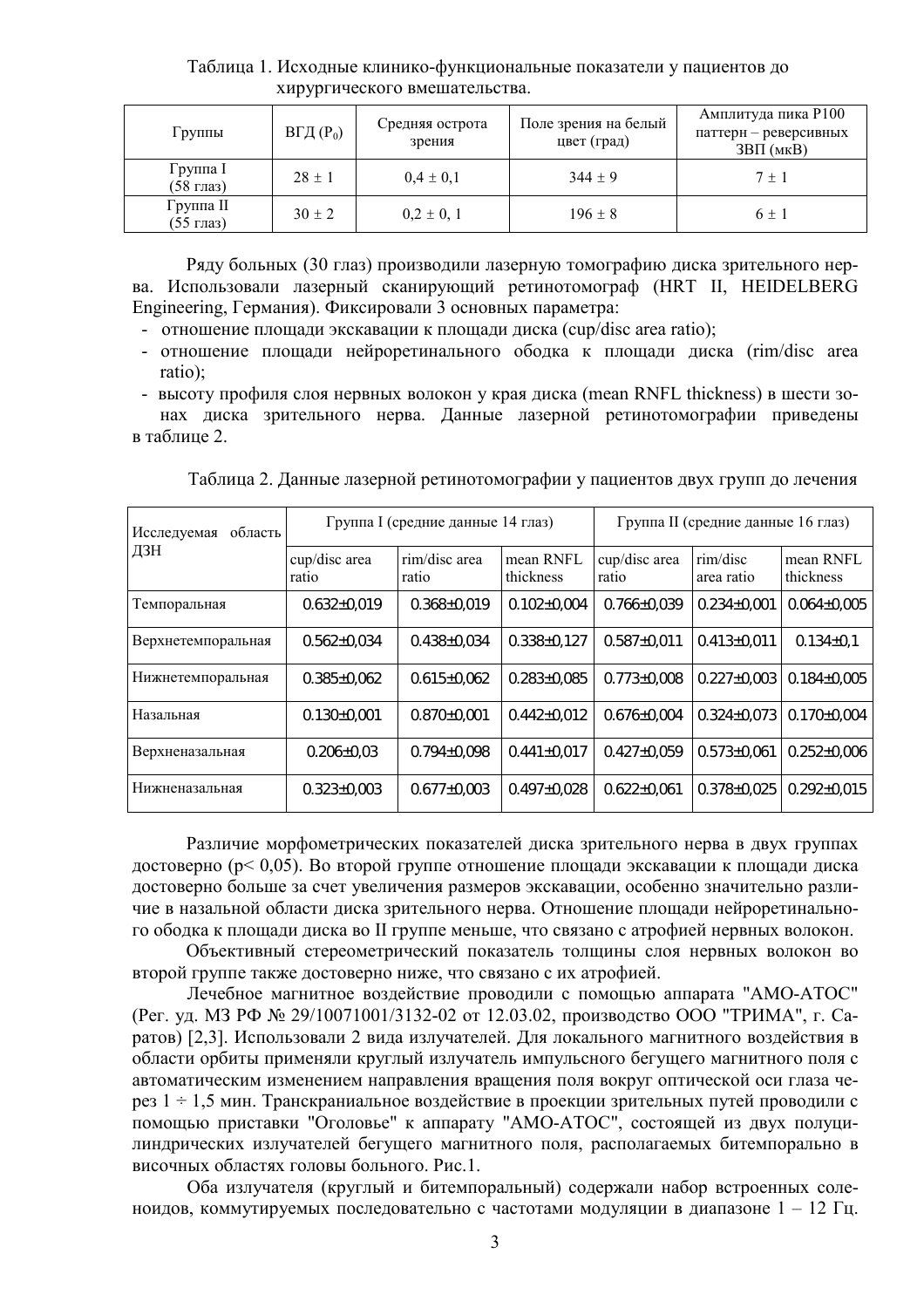Напряженность магнитного поля на поверхности круглого излучателя составляла  $-33$  мТл, а битемпорального  $-45$  мТл.

Офтальмохромотерапию проводили на аппарате АДФТ-4 "Радуга" (Рег. уд. МЗ РФ № ФС 002а2004/1074-05 от 11.01.05, производства ООО "ТРИМА", г.Саратов), имеющем две светодиодные матрицы, воздействующие на закрытые веки больного. Световая стимуляция производилась с частотами движения стимула в диапазоне  $1 - 15$  Гц, используя непрерывный, бегущий и стохастический режимы по выбору пациента.

Исследовалась стимуляция с использованием синего, зеленого, красного и желтого цвета. Выбор цвета осуществлялся больным по ощущению комфорта. Достаточно высокая величина интенсивности светового потока позволяла проводить процедуру через закрытые веки и регулировалась пациентом индивидуально.

Комбинированную магнитную и цветовую стимуляцию проводили при синхронизации их частот модуляции. Частота воздействия светового стимула ежедневно корректировалась пациентом самостоятельно. Частоту модуляции магнитного поля на область орбиты и в проекции зрительного анализатора согласовывали с частотой модуляции световых стимулов. Лечение осуществляли в бегущем или стохастическом режиме в диапазоне частот от 1 – 15 Гц. Процедуры назначали ежедневно с экспозицией 15 минут. Начинали лечение с первых суток после операции, курс составлял 7 – 10 дней. Конструкция аппаратов позволяет проводить лечение, как в сидячем, так и в лежачем положении больного.

Следует отметить, что 35 пациентов, получавших магнитохромотерапию в первой группе и 30 во второй группе разделились по предпочтениям в выборе режима воздействия. Пациенты первой группы предпочитали воздействие зеленого (82%) и реже синего (18 %) цветов. Пациенты второй группы выбирали чаще синий цвет (73%), реже – зеленый (27%). Пациенты первой группы использовали для стимуляции частоты  $10 - 15$  Гц при воздействии в бегущем режиме, пациенты второй группы предпочитали стохастический режим в пределах более низких частот  $(1 - 5)$  Гц).

#### Результаты исследования и их обсуждение

Результаты лечения считали положительными в следующих случаях: субъективная оценка пациента, улучшение остроты зрения, расширение границ поля зрения от 10° (по сумме восьми меридианов). Положительный эффект отметили у всех пациентов. Непереносимости магнитохромотерапии не наблюдали. При сопутствующей артериальной гипертонии отмечалось снижение АД после транскраниальной магнитотерапии на 20 - 25 ед. относительно исходного.

Сравнительные результаты функциональных исследований больных I группы представлены в таблице. 3.

| Показатель               | $B\Gamma\mu(P_0)$ |                             | Средняя острота зре-<br>ния |                               | Поле зрения на белый<br>цвет (град) |                  | Амплитуда пика Р100<br>паттерн - реверсивных<br>$3B\Pi$ (MKB) |                         |
|--------------------------|-------------------|-----------------------------|-----------------------------|-------------------------------|-------------------------------------|------------------|---------------------------------------------------------------|-------------------------|
|                          | Группа<br>IA      | $\Gamma$ py $\pi$ na<br>IB. | Группа<br>IA                | Группа<br>IB.                 | Группа<br>IA                        | Группа<br>IB     | Группа<br>IA                                                  | Группа<br>IΒ            |
| До опера-<br>ЦИИ         | $32 \pm 1$        | $32 \pm 2$                  | $0.4 \pm 0.1$               | $0.4 \pm 0.1$                 | $344 \pm 9$                         | $344 \pm 9$      | $7 \pm 1$                                                     | $7 \pm 1$               |
| После опе-<br>рации      | $19 \pm 2$        | $19 \pm 2$                  | $0,3 \pm 0,1$               | $0.3 \pm 0.1$                 | $372 \pm 8$                         | $385 \pm 9$      | $6 \pm 1$                                                     | $6 \pm 1$               |
| После кур-<br>са лечения | $16 \pm 2^*$      | $17 \pm 2^*$                | $0.6 \pm 0.1^*$             | $0,4 \pm 0,1$ <sup>**</sup> 1 | $415 \pm 8$ <sup>*</sup>            | $389 \pm 9^{**}$ | $9 \pm 1$ <sup>**</sup>                                       | $7 \pm 1$ <sup>**</sup> |

Таблица 3. Динамика клинико-функциональных показателей в I группе.

\* - р < 0,05; \*\* - р < 0,01 относительно исходных значений.

В первой группе после операции происходило временное снижение остроты зрения и уменьшение амплитуды ЗВП, поле зрения несколько расширялось.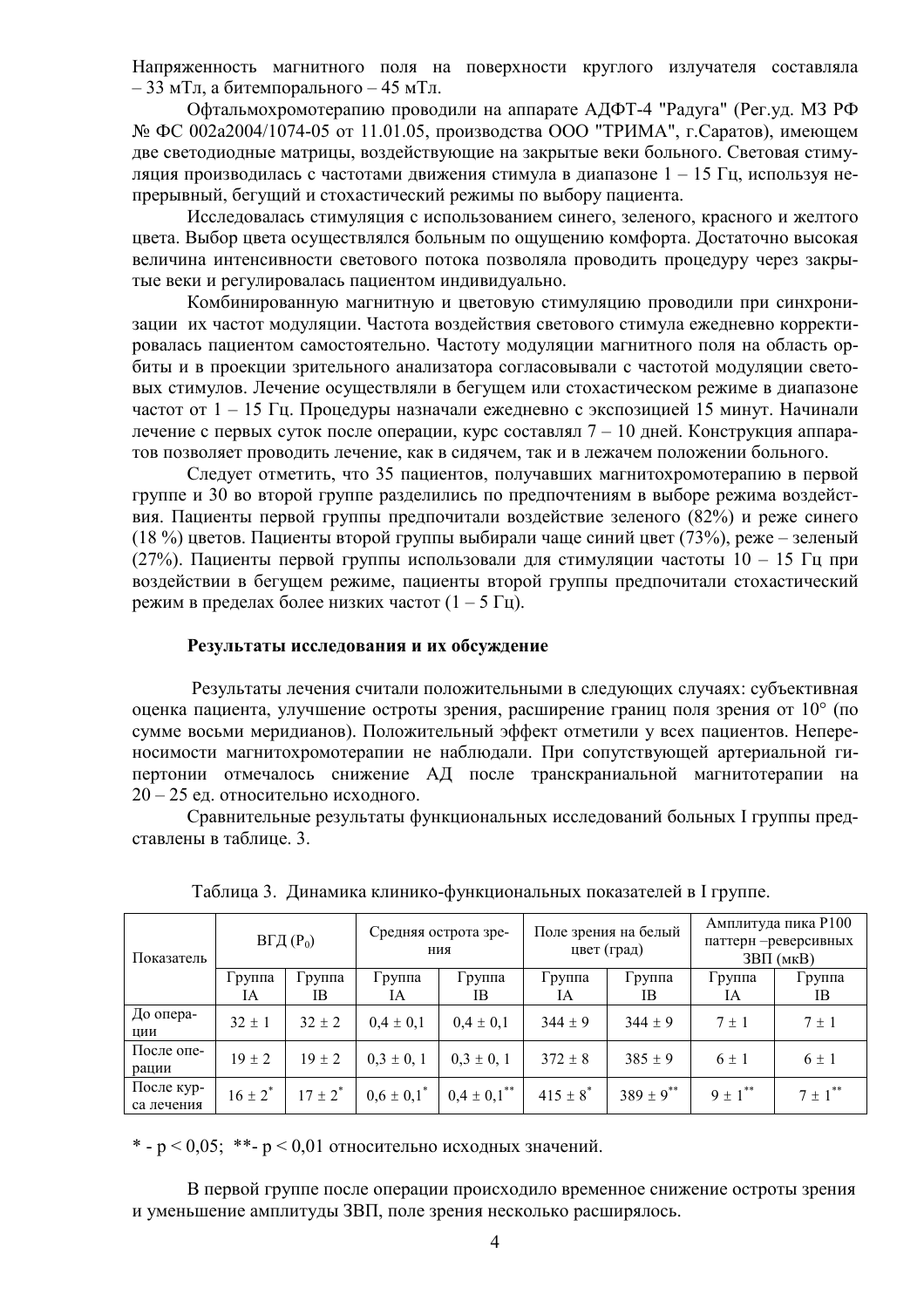После проведения лечения в группе IA отмечено улучшение остроты зрения в среднем на 50% и расширение границ поля зрения на 20%, амплитуда ЗВП повысилась на 28% от исходных показателей.

В ІВ группе повышения остроты зрения не отмечалось, границы поля зрения расширились в среднем на 13%, амплитуда ЗВП не изменилась.

Сравнительные результаты функционального исследования больных II группы приведены в таблице 4.

| Показатель               | $B\Gamma\mu(P_0)$ |                | Средняя острота зре-<br>ния |                             | Поле зрения на белый<br>цвет (град) |               | Амплитуда пика Р100<br>паттерн - реверсивных<br>$3B\Pi$ ( $MKB$ ) |                         |
|--------------------------|-------------------|----------------|-----------------------------|-----------------------------|-------------------------------------|---------------|-------------------------------------------------------------------|-------------------------|
|                          | Группа<br>ПA      | І руппа<br>IІВ | $1$ py $\pi$ $\pi$ a<br>ПA  | $1$ py $\pi$ $\pi$ a<br>IІВ | Группа<br><b>IIA</b>                | Группа<br>IIВ | Группа<br>ПA                                                      | Группа<br>I IB          |
| До опера-<br>ЦИИ         | $34 \pm 2$        | $33 \pm 2$     | $0,2 \pm 0,1$               | $0.2 \pm 0.1$               | $196 \pm 8$                         | $198 \pm 9$   | $6 \pm 1$                                                         | $6 \pm 1$               |
| После опе-<br>рации      | $21 \pm 2$        | $20 \pm 2$     | $0,1 \pm 0,1$               | $0,2 \pm 0,1$               | $185 \pm 8$                         | $192 \pm 9$   | $6 \pm 1$                                                         | $7 \pm 1$               |
| После кур-<br>са лечения | $18 \pm 2$ **     | $19 \pm 2^*$   | $0.4 \pm 0.1^*$             | $0,2 \pm 0.1$ <sup>**</sup> | $236 \pm 8^*$                       | $210 \pm 9^*$ | $9 \pm 1$ <sup>*</sup>                                            | $7 \pm 1$ <sup>**</sup> |

Таблица 4. Динамика клинико-функциональных показателей во II группе.

\* - р < 0,05; \*\* - р < 0,01 относительно исходных значений.

В группе IIA острота зрения улучшилась на 50%, в IIB - не изменилась. Поля зрения расширились соответственно на 20% и 6%. Амплитуда ЗВП в группе IIА повысилась на 50% от исходных показателей, в группе IIB - на 16 %.

Таким образом, в период после нормализации внутриглазного давления хирургическим путем зрительная система больного глаукомой претерпевает ряд изменений (перепад внутриглазного давления, колебания перфузионного давления в микроциркуляторном русле диска зрительного нерва, явления ирита). Поэтому лечение глаукоматозной нейропатии наиболее эффективно в тех случаях, когда наряду со снижением внутриглазного давления применяется комплексная терапия, направленная на улучшение кровотока и проводимости нервных волокон, как в области глазного яблока, так и зрительных путей. При этом предпочтение больных в отношении параметров хромостимуляции (цвет, частота модуляции стимула) зависели от степени тяжести заболевания.

### Выводы:

1. Проведенный анализ показал, что метод биоадаптированной магнитохромотерапии, сочетающий хромостимуляцию и магнитное воздействие БИМП на зрительные пути, а также комбинация этих воздействий с воздействием на область орбиты является эффективным в лечении глаукомной оптической нейропатии.

2. Световое монохроматическое воздействие на фоторецепторы и магнитное воздействие на область орбиты, а также в проекции зрительного анализатора оказывают системное воздействие и предотвращают распад зрительных функций при развитой и далеко зашедшей открытоугольной глаукоме, улучшая тем самым, зрительные функции этих больных в послеоперационном периоде (острота зрения – до 50%, расширение полей зрения до 20%).

3. Выявлен статистически значимый факт, что больные глаукомой избегали выбора тонизирующих цветов - красного и желтого, а предпочитали седатирующие. Пациенты с менее глубокими нарушениями зрительной системы предпочитали лечение с использованием зеленого цвета с большей частотой следования импульсов, а с более выраженными выбирали синий цвет с характером перемещения светового потока в стохастическом режиме.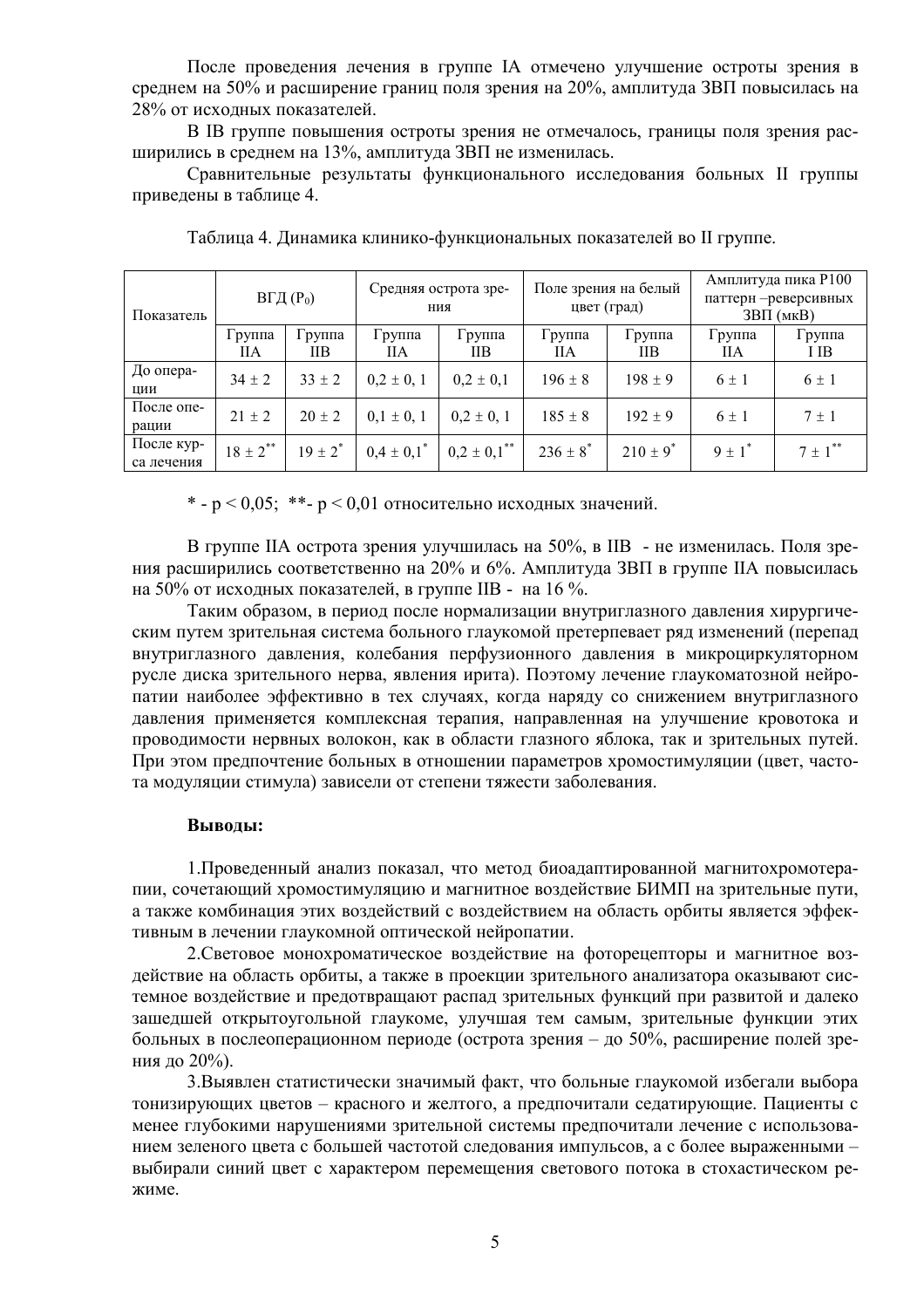## **Литература**

- 1. Зверев В.А.//В сб. Визуальная цветостимуляция в рефлексологии, неврологии, терапии и офтальмологии под ред. В.С. Гойденко, - РМА.-М.-1998.- с.86
- 2. Нестеров А.П. Глаукома. М.: Медицина, 1995. с.242
- 3. Райгородский Ю.М., Семячкин Г.П., Татаренко Д.А.//Медицинская техника, -1995.-  $N_24. -c.32 - 35$
- 4. Скрипка В.К.//Проблемы офтальмологии: Мат-лы науч. конф. посвящ. 100-летию со дня рожд. В.П.Филатова, 29 - 31 мая 1975 г. Одесса:, Одесский мед.ин-т, 1975. – с. 124-125
- 5. Скрипка В.К.//Офтальм. журнал. 1978. №5. с.337 339
- 6. Сумарокова Е.С., Сапрыкин П.И., и др.//Офтальм. журнал -1991. №5.  $- c.271 - 273$
- 7. Улащик В.С.//В сб. Оптимизация воздействий в физиотерапии. Минск: Беларусь,  $1980. - c.5 - 13$
- 8. Шишло М.А.//Вопросы Курортологии, физиотерапии и ЛФК. 1981. №3.  $c.61 - 63$
- 9. Шушанто Б.К., Листопадова Н.А.//Вестн. офтальмол. 1996. №1. с.32 35